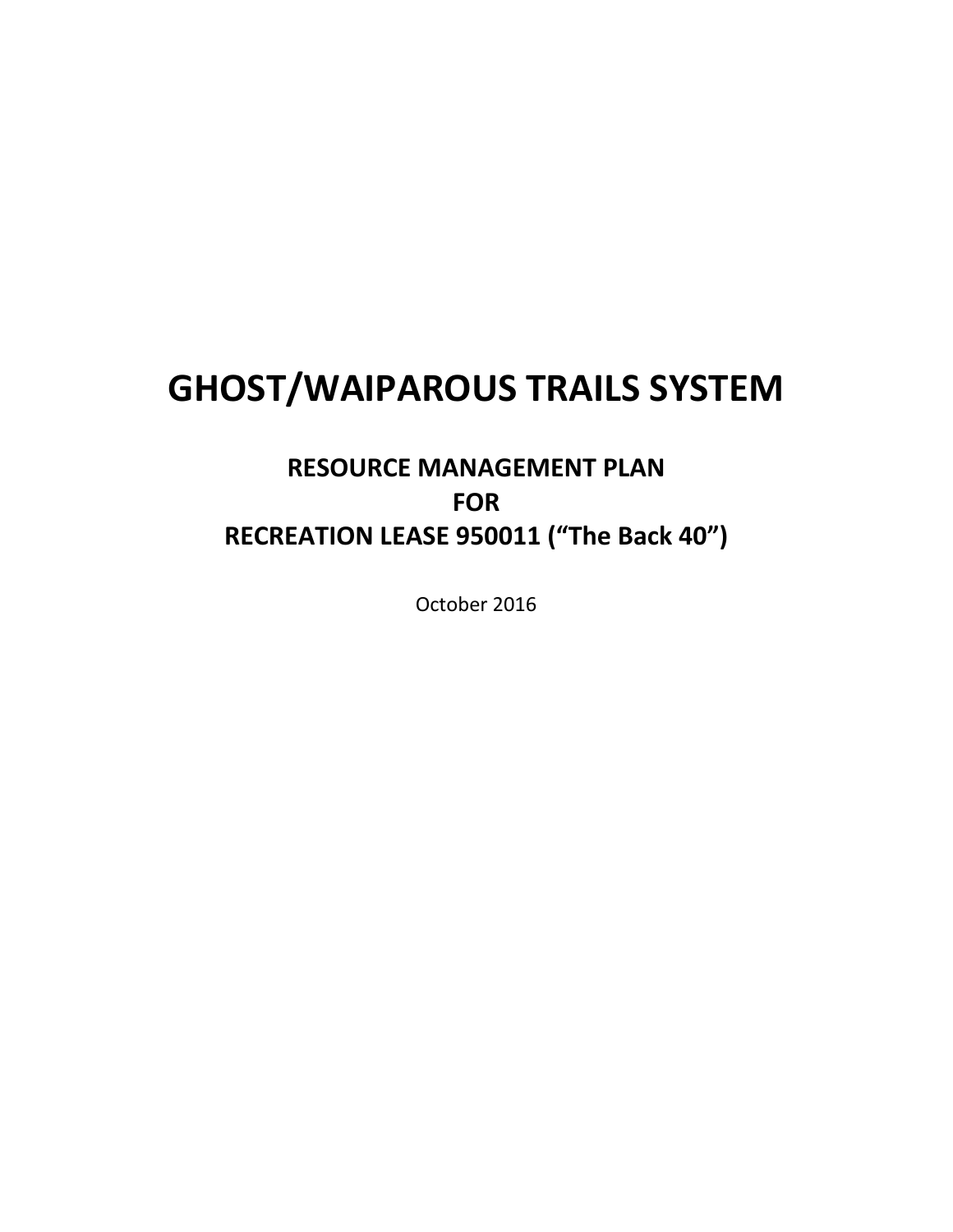# **TABLE OF CONTENTS**

#### 1. **Acknowledgements**

#### 2**. Introduction**

- 2.1 Historical Background
- 2.2 Purpose of Plan
- 2.3 Plan Area
- 2.4 Management
- 2.5 Plan Review

#### 3. **Public Use**

- 3.1 Recreation and the Natural Environment
- 3.2 Trails
- 3.3 Access and Parking
- 3.4 Signage
- 3.5 Day Use
- 3.6 Human Impacts
- 3.7 Dog Control
- 3.8 Geocaching
- 3.9 Code of Conduct
- 3.10 Wildlife Encounters
- 3.11 Enforcement

#### 4. **Forest Protection**

- 4.1 Debris Disposal
- 4.2 Recreation Campfires
- 4.3 Hazard/Fuel Modification
- 4.4 Forest Health

#### 5. **Woodlot Management**

- 5.1 Firewood Cutting
- 5.2 Christmas Tree Cutting
- 5.3 Reforestation
- 5.4 Wildlife Guidelines

#### 6. **Trail Maintenance**

#### 7. **Commitment of Resources and Communication**

- 7.1 Resources
- 7.2 Communication

#### 8. **Agreement to Adopt**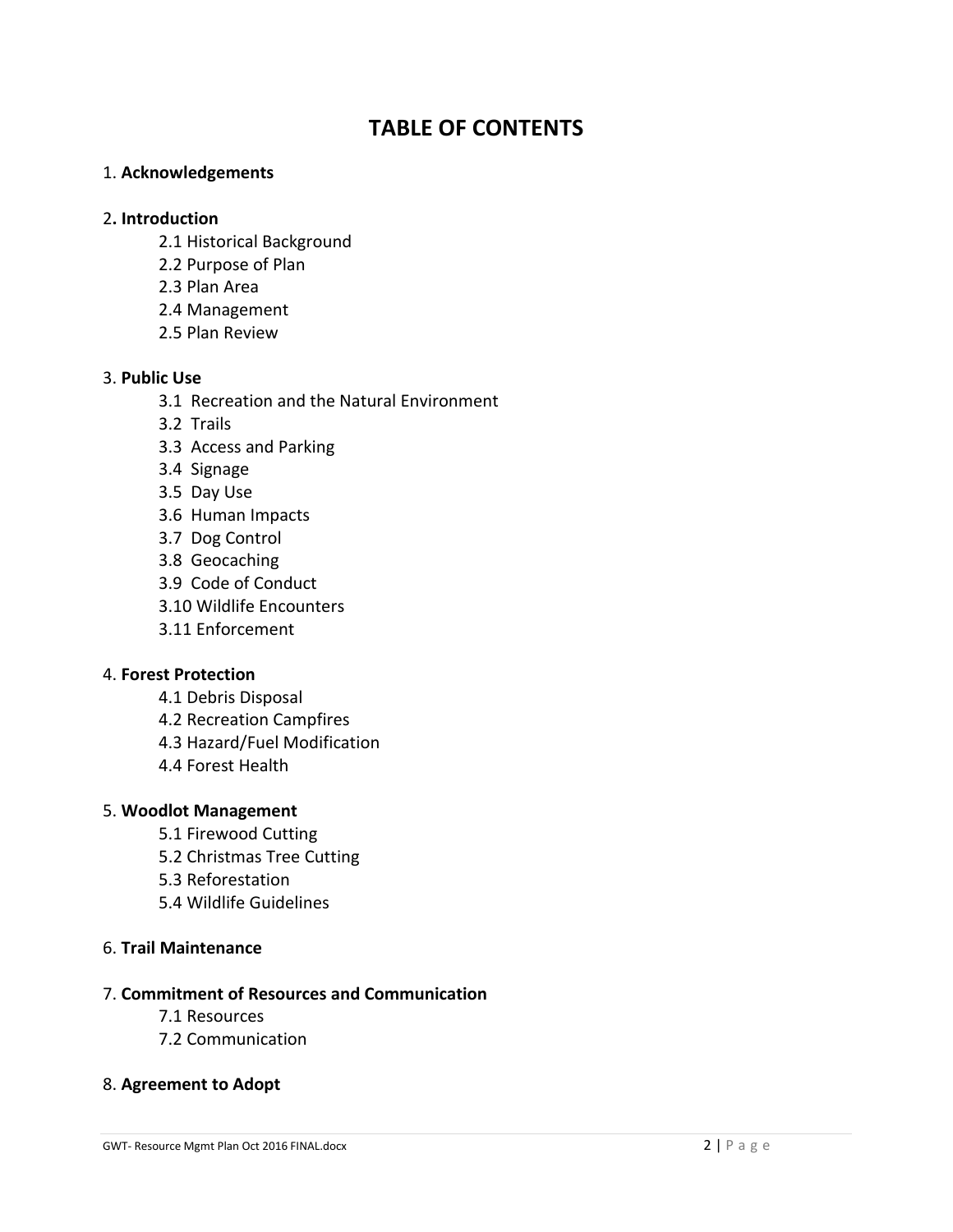#### **APPENDICES**

A - Wildfire Mitigation Strategies Assessment and Operation Planning for Ghost/Waiparous Recreation Lease REC 950011 (The Back 40)

#### **ANNEXES**

- A Back 40 Map
- B TM66, Special Conditions for Firewood Cutting in the Back 40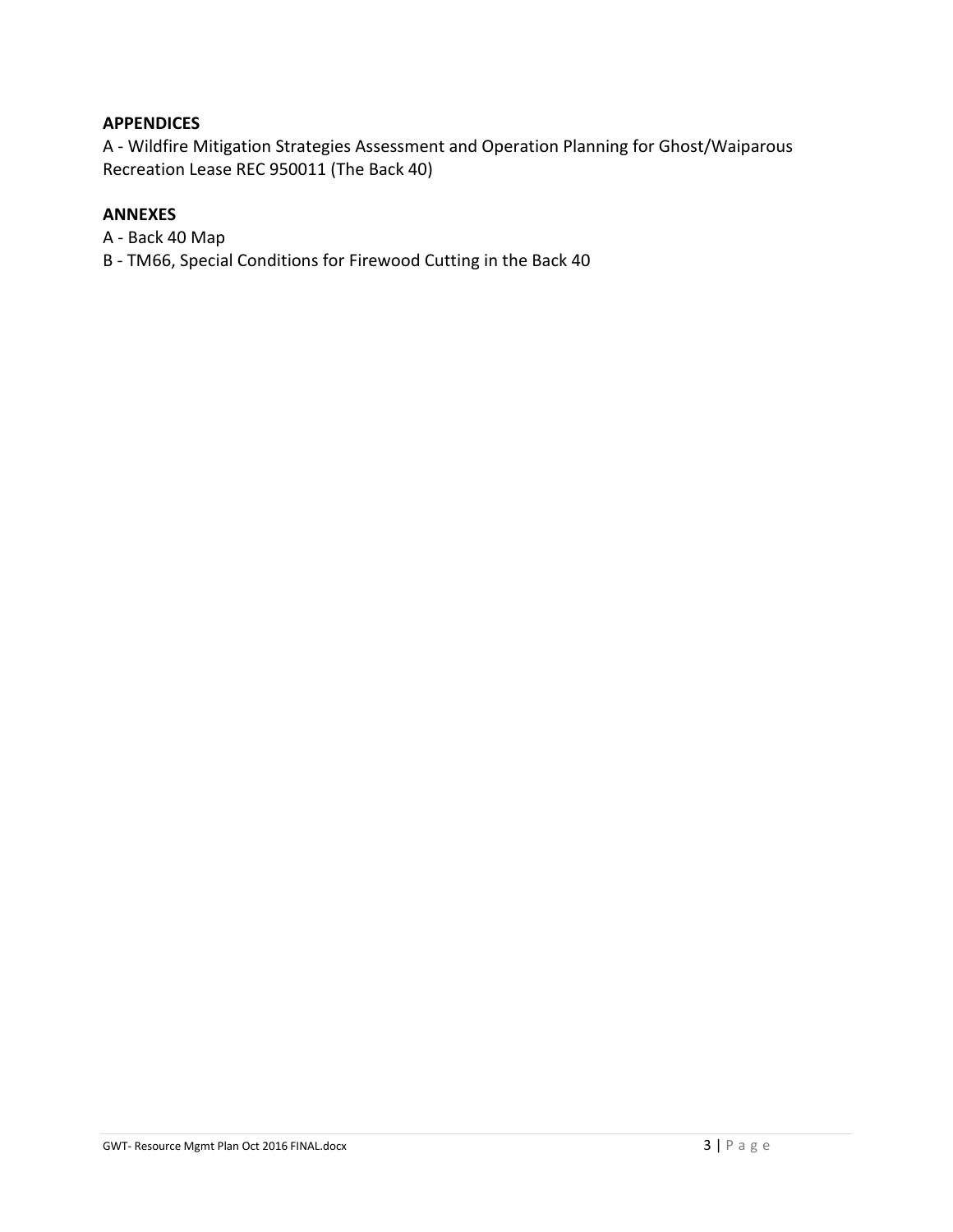#### 1. **ACKNOWLEDGEMENTS**

The Resource Master Plan was created in partnership with the Summer Village of Waiparous (Waiparous), Municipal District of Bighorn (Bighorn), Alberta Environment and Parks (Environment and Parks), Alberta Agriculture and Forestry (Agriculture and Forestry) and the Ghost Waiparous Trails Association (GWTA).

# 2. **INTRODUCTION**

# 2.1 **Historical Background**

The Back 40, as it is commonly known in the area, consists of 111 hectares (275 acres) of forested land in parts of the W1/2 and the SE ¼ of Section 12, Township 27, Range 7, W5M. This forest is north of two subdivisions, east of the Bar C Ranch and on top of the bank south of Waiparous Creek. The Back 40 is provincial crown land which is reserved for passive recreational use through a Recreation Lease (Rec. 950011). This lease has been issued jointly to the Summer Village of Waiparous and the MD of Bighorn. The intent of this recreation lease is to preserve this area in a natural state with the exception of some trail development, woodlot management and wildfire mitigation activities. The purpose, as stipulated in the lease, is for hiking/cross country ski trails, viewing/resting locations and picnicking sites.

The Eau Claire Lumber Company harvested lumber in this area in the1920's creating the Eau Claire and Lower Ridge Trails. After that, this land was used by hunters and woodcutters, and informally by local residents until the Summer Village of Waiparous and the Municipal District of Bighorn jointly secured the lease on September 6, 1995.

This region is steeped in history; the First Nations considered it an important winter hunting ground and the Simpson and Palliser Expeditions of 1841 and 1858 respectively both mention the confluence of the Waiparous Creek and the Ghost River. Ranching has been taking place for more than 100 years and in the early 20th Century the area saw much logging activity by the historic Eau Claire Lumber Company followed by homesteading sometime after 1930. More recently, the region has seen a growth in habitation and popularity with the development of the cabin communities of Benchlands, Waiparous, and the Ghost River Subdivision, and building of the Forestry Trunk Road in the early 50's.

While the local community has enjoyed the area informally for decades, it was in the early 1990's that a group of area residents came together to work with Waiparous and Bighorn to secure a lease. The intent of that lease was to preserve the natural characteristics of the land and keep it for low impact non-motorized outdoor recreational activities (hiking/skiing trails, resting locations and picnicking sites) for future generations. In 1995 the two municipalities signed a 21-year recreation lease with the Province of Alberta which has since been renewed for an additional 25 years until 2041.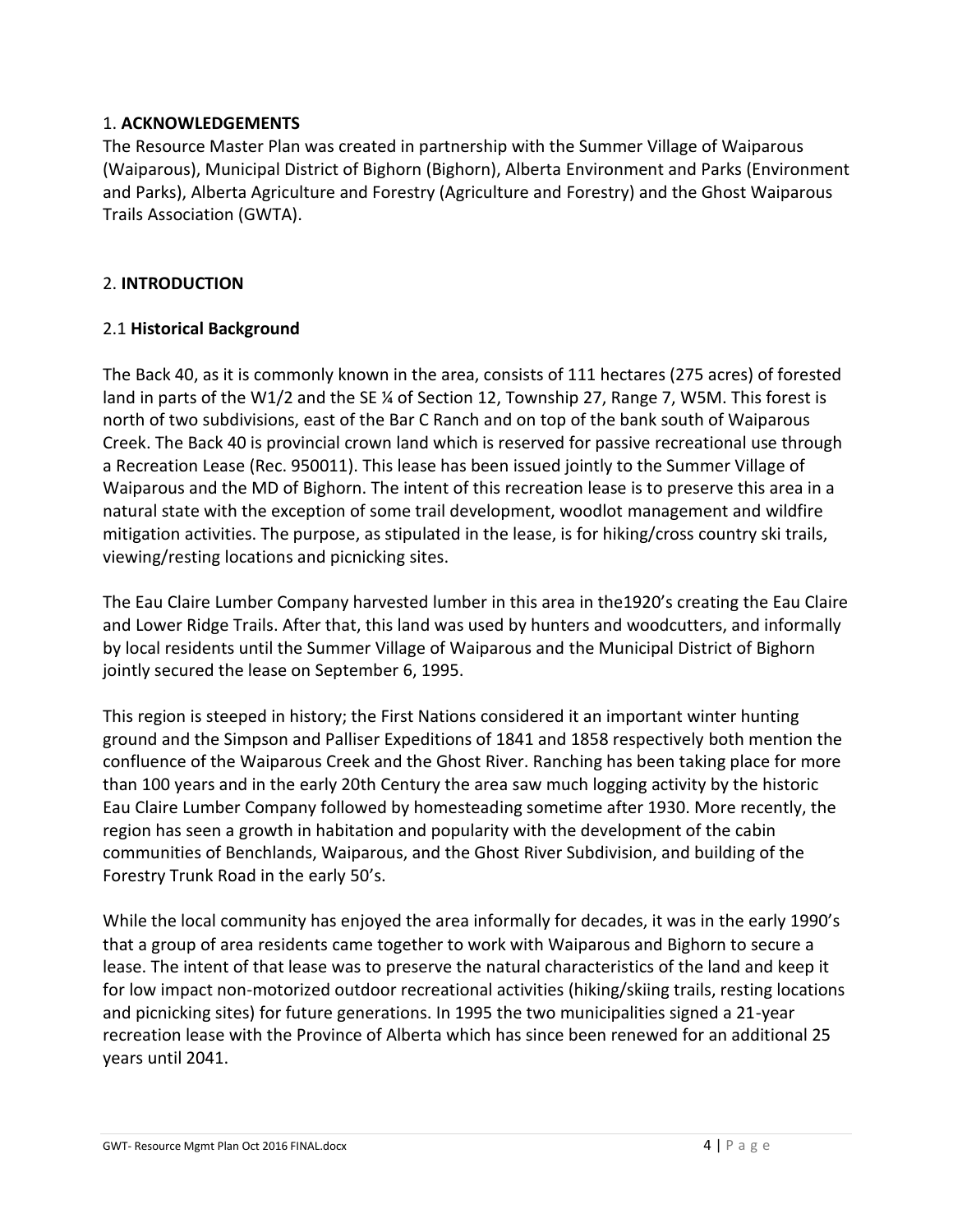#### 2.2 **Purpose of Plan**

As set out in the Lease Agreement, a resource management plan is required to address public use, forest protection, woodlot management and the implementation of the wildfire mitigation strategies plan.

The purpose of the Ghost/Waiparous Trails - Resource Management Plan (GWT-RMP) is to provide direction for the management and use of public resources within the lease area. A resource is defined as anything that society perceives as having value, including items such as land, wildlife, timber and minerals, as well as unique ecosystems and recreational opportunities. Generally, the plan maximizes benefits by specifying when, where and how resources and resource uses will be managed. The first GWT-RMP was completed in 1998 and it has been updated in 2006, 2012 and 2016 to ensure that it remains current.

#### 2.3 **The Plan Area**

The Ghost/Waiparous Trail Lease is located near Highway 40, approximately 23km north of the 1A Highway. Lease No. REC 950011 consists of lands legally described as: Portion of SE 12-27-7-W5M - south of Waiparous Creek Portion of NW 12-27-7-W5M - south of Waiparous Creek SW 12-27-7-W5M - southwest of Waiparous Creek

Annex A is a Map of the Back 40 - current trail system.

Waiparous lies to the south-east of the Lease area; it is bordered to the south by the MD of Bighorn's Ghost River Subdivision and by the MD of Bighorn to the west. The north and west is bordered by crown land.

#### 2.4 **Management**

The lease is held jointly by Waiparous and Bighorn. Management of the lease is set out in the Lease Agreement, and this Resource Management Plan.

As the Leaseholders, Waiparous and Bighorn have the responsibility of ensuring that all conditions of the Lease Agreement are adhered to; including those set-out under this Resource Management Plan. Alberta Environment and Parks as the land manager, is responsible for ensuring that the approved purpose and management of the lease area as set out in the terms and conditions of the lease are adhered to by the Leaseholders.

The Ghost Waiparous Trails Association is a registered non-profit society representing area residents from Bighorn and Waiparous whose mandate is to provide stewardship and support to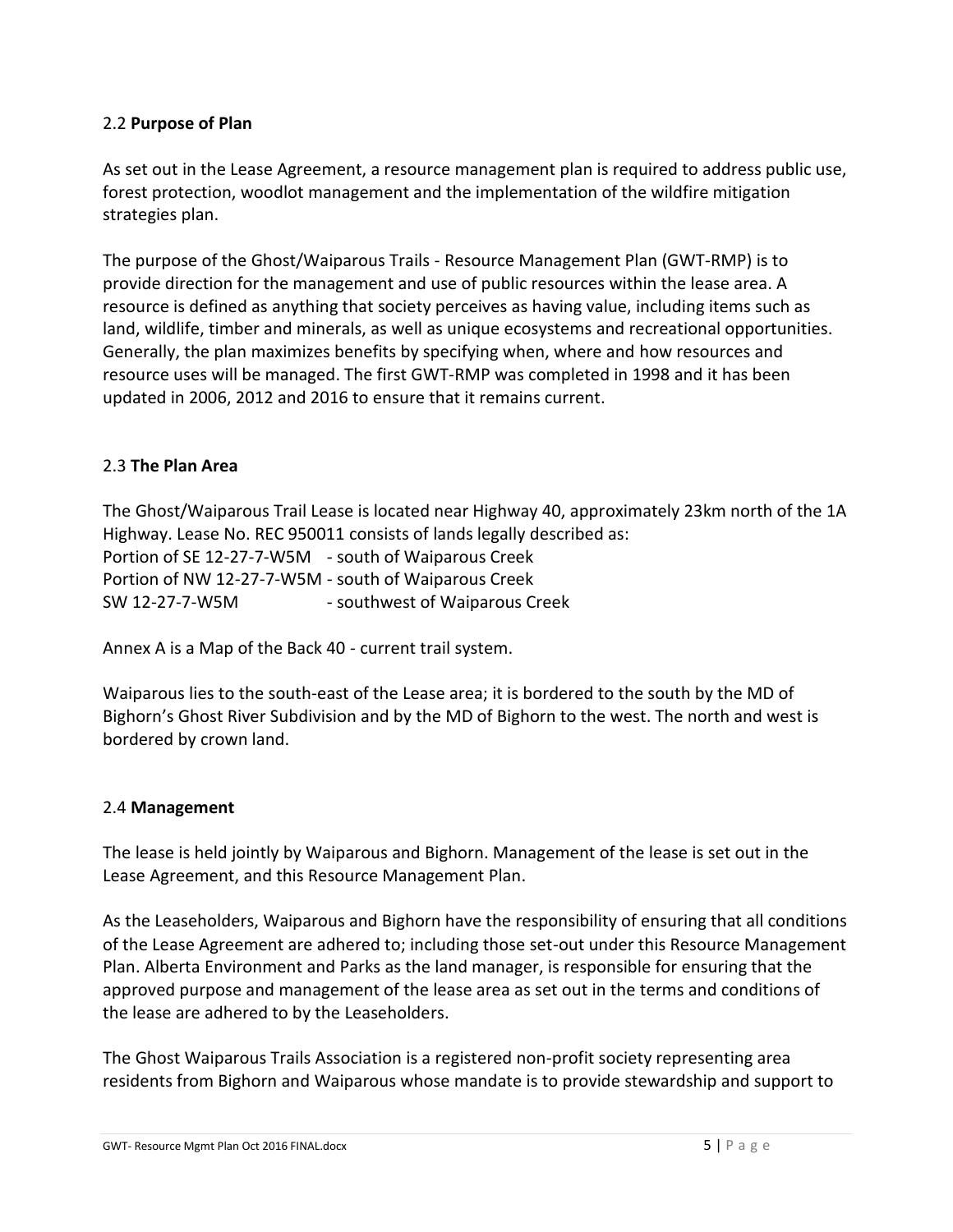the Lease Area. This relationship is set out in a Caretaker Agreement between Waiparous, Bighorn and the GWTA.

# 2.5 **Plan Review**

This plan will be subject to a detailed review every five years. Input will be requested from representatives of Alberta Environment and Parks, Agriculture and Forestry, Bighorn, Waiparous and the GWTA. Environment and Parks will approve all revisions to ensure changes are within the terms of and conditions of the lease agreement and current legislation.

# 3. **PUBLIC USE**

# 3.1 **Recreation and the Natural Environment**

Under the lease, low-impact non-motorized outdoor recreational activities (hiking/skiing trails, resting locations and picnicking sites) are the intended uses of the lease area. Equestrian activities are not permitted in the lease area. Motorized vehicle use is not permitted in the lease area except under the following four conditions:

- As outlined in 3.2 Trails for emergency and fire fighting vehicles to access Eau Claire Trail,
- As outlined in 5.1 Firewood Cutting motorized vehicles may be used with a valid TM66 containing the special provisions associated with firewood collection in the lease area,
- As outlined in 6.0 Trail Maintenance during planned FireSmart and trail maintenance activities, motorized vehicles may be used if a valid Forestry issued TFA exists, and
- If a limited mobility user clearly displays a valid Service Alberta *Parking Placard for Persons with Disabilities* that has been issued in their name, an off highway vehicle which they are either a passenger or the driver may be used on Eau Claire Trail only. The vehicle may not be taken on any other trail other than Eau Claire, and the user must access Eau Claire via the trailhead at the entrance to the lease area and refrain from vehicle use when Eau Claire is wet or muddy.

Even passive recreational activities can have significant negative impacts on an area if not managed. The underlying principle in managing access is to protect the natural environment. Rare, endangered or threatened species and fragile or limited natural communities or features need to be protected from significant impact. For this reason, this Resource Management Plan sets parameters on use and development.

# 3.2. **Trails**

Trails will be designed to minimal standards, to accommodate passive recreation, while keeping the environment as natural as possible. Generally, the trails will not:

• be grubbed,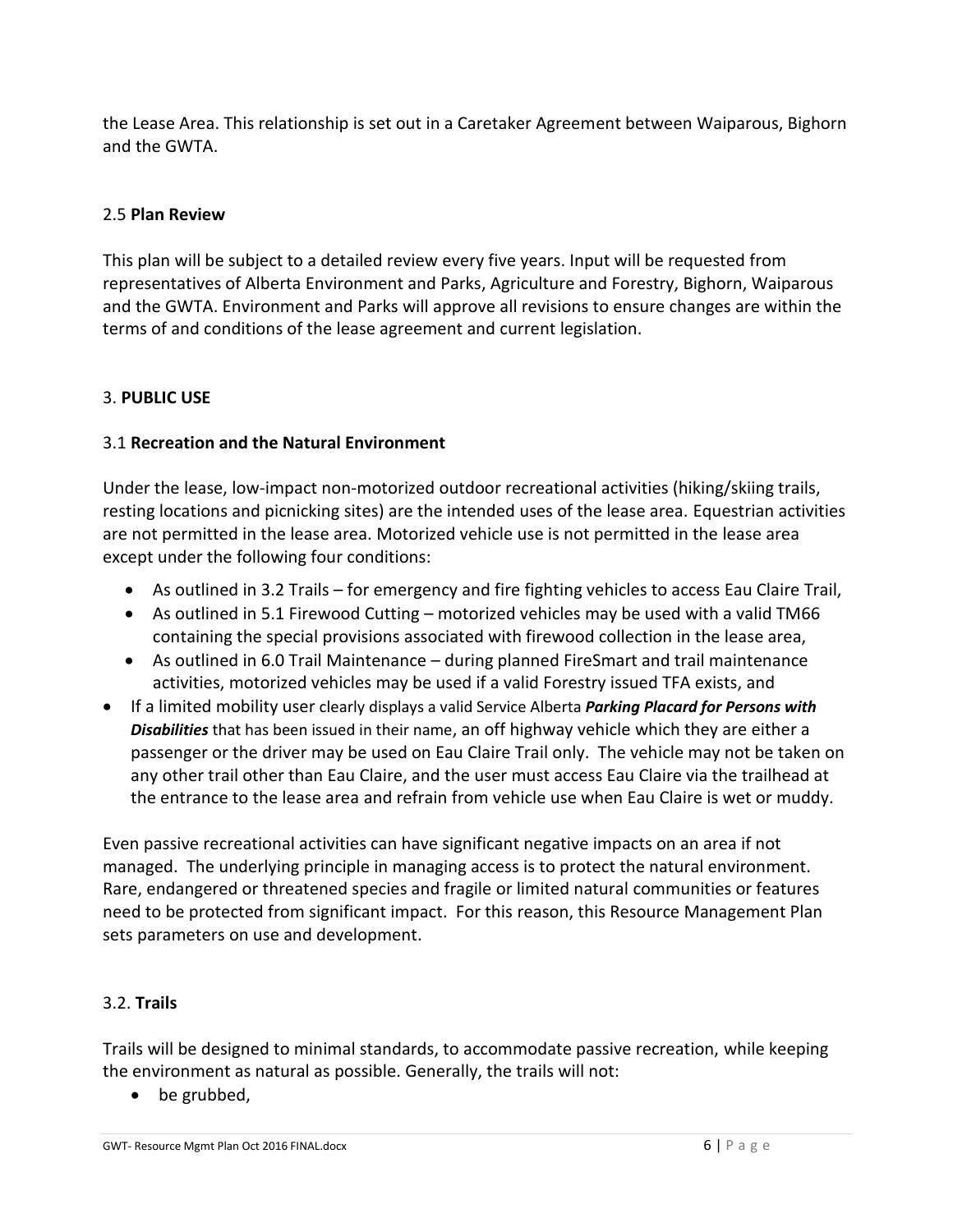- have introduced ground material other than wood chips,
- have a clearance wider than two meters with a one-meter tread, and
- be cleared any higher than 2.5 meters.

Exceptions may be made and each trail will be reviewed individually.

Eau Claire and Cut Line Trails are the only exceptions and will be maintained to the minimal standard required to allow emergency/fire fighting vehicles access to the North West corner and Western boundary of the lease.

Trails are planned and constructed with consideration for usage, topography, variety, the natural environment, and adjacent landowners. Users will be encouraged to stay on designated trails. In areas where wet conditions or extensive deterioration occurs, trail closures, limitations or modifications may be necessary to reduce impact.

#### 3.3 **Access and Parking**

Access to the Lease Area will be through four public locations:

- The main access off Spruce Lane in Waiparous that has a small day use parking area located to the south of the lease in Bighorn, and
- Three secondary (non-motorized) accesses located in the first, second and third phases of the Ghost River Country Residential Subdivision.

# 3.4 **Signage**

In order to preserve the natural setting, signage will be kept to a minimum, however it is necessary for users to be aware of policies regarding usage and to be able to navigate the trail system.

#### **Main Access Signage**

A large sign will be located at the main entrance to the trail system. This sign will be prominently placed at the trailhead and will include a code of conduct, contacts, trail system map and bulletin board to post notices to other users.

#### **Secondary Access Signage**

Small signs will be located at the secondary entrances to the trail system. These signs will indicate uses that are and are not permitted and contacts.

# **Trail Signage**

Each trail will have a sign post naming the trail and indicating the trail's distance. A directional arrow will indicate the way back to the Eau Claire Trail.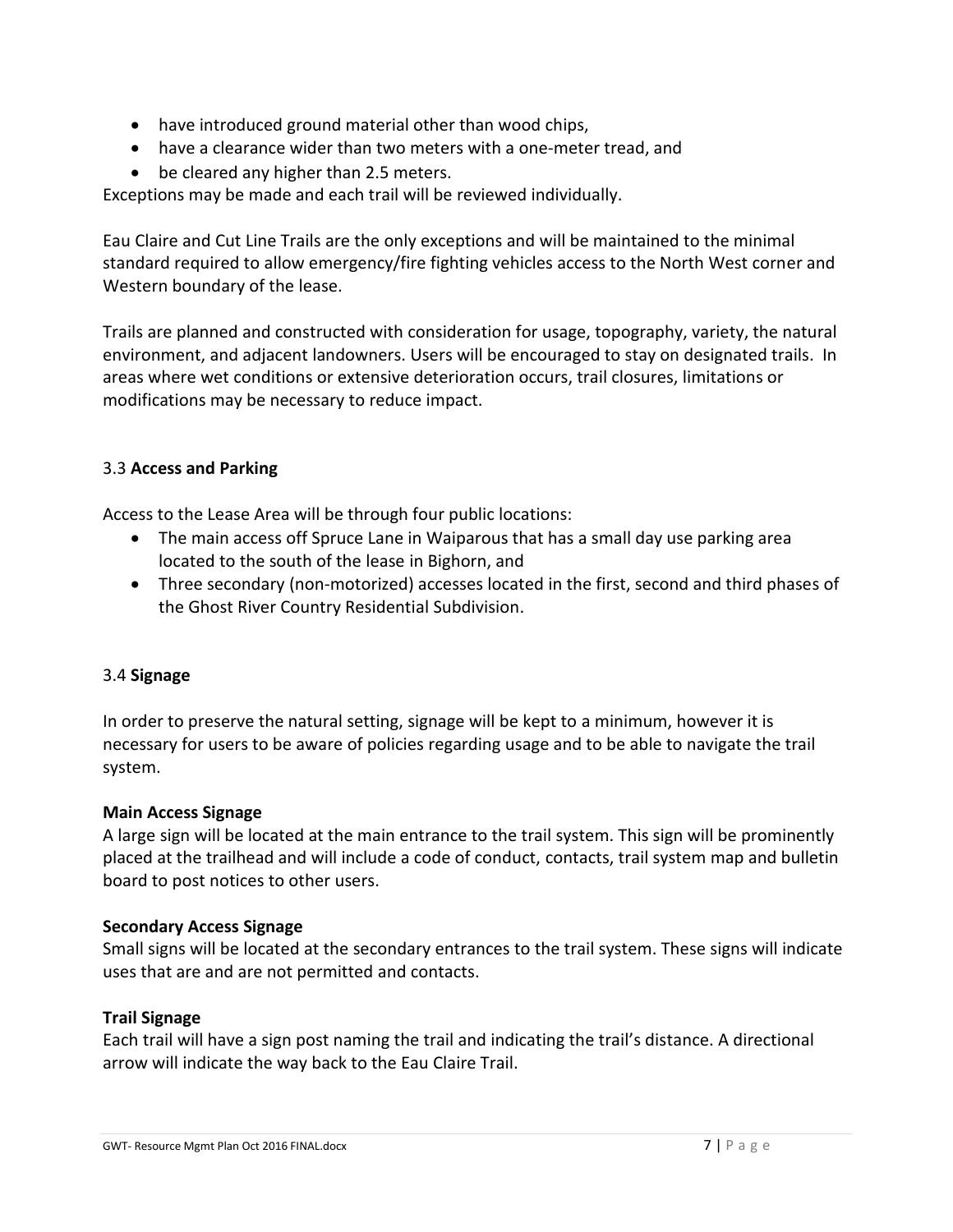#### 3.5 **Day Use**

This Lease Area is for day use only. Camping and campfires are not permitted. Group activities which may result in degradation are not permitted. Users will be encouraged to make use of designated viewpoints and rest spots where benches are provided. Users are expected to pack out whatever they pack in and dispose of it off-site in a regulated manner. This includes pet excrement. Garbage receptacles are not provided.

#### 3.6 **Human Impacts**

Users of the Lease Area are expected to act with respect for other users, and adjacent landowners and leaseholders. Permission must be obtained from adjacent property owners to access their land.

#### 3.7 **Dog Control**

In order to minimize the impact on the natural environment, wildlife and the potential for conflict, users of the lease will be expected to adhere to the following guidelines which are also in keeping with Alberta Environment and Parks Policy the Summer Village of Waiparous and MD Bighorn dog control bylaws:

- **Dogs must be on leash** and under the care and control of the owner at all times;
- Owners are responsible for their animal's behavior and actions;
- Dog owners must immediately remove defecation; and
- Dogs off leash will not be tolerated within the lease area.

#### 3.8 **Geocaching**

Geocaching\* is permitted, with written authorization provided in advance from GWTA, following guidelines established by the Summer Village of Waiparous and MD Bighorn, in an area bounded by Eau Claire and Boundary Trails. Geocaching is prohibited in all other areas of the Lease.

\*Geocaching is an outdoor recreational activity, in which participants use a Global Positioning System (GPS) receiver or mobile device and other navigational techniques to hide and seek containers, called "geocaches" or "caches", anywhere in the world.

A typical cache is a small waterproof container containing a logbook (with a pen or pencil). The geocacher enters the date they found it and signs it with their established code name. After signing the log, the cache must be placed back exactly where the person found it. Larger containers such as plastic storage containers (Tupperware or similar) or ammunition boxes can also contain items for trading, such as toys or trinkets, usually of more sentimental worth than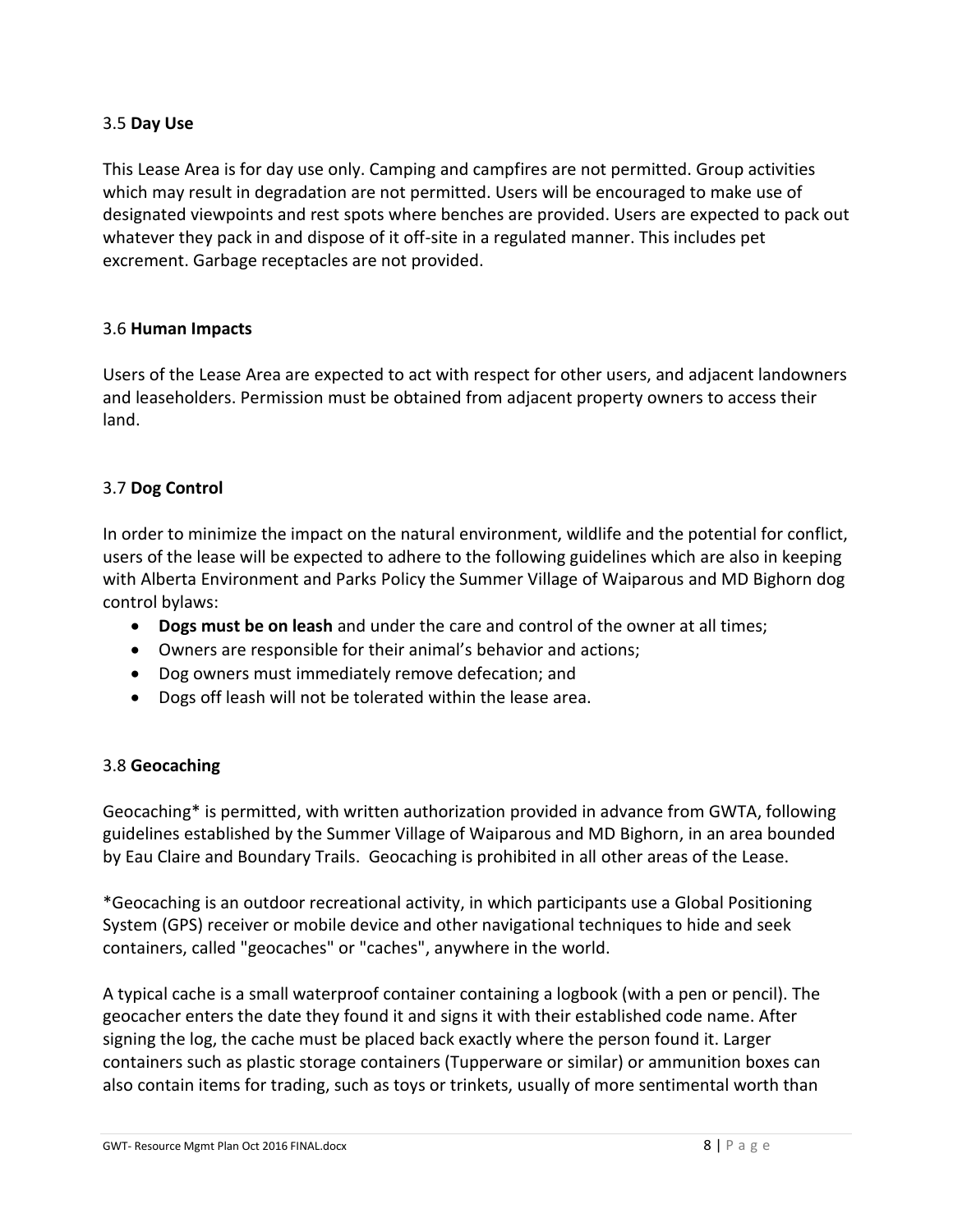financial. Geocaching shares many aspects with benchmarking, trig pointing, orienteering, treasure-hunting, letterboxing, and way marking.

# 3.9 **Code of Conduct**

Trail Information and Contacts shall be contained on trail signage and in the trail brochure.

- No hunting,
- Respect surroundings,
- Respect other users,
- Keep dogs leashed under owners' care, and control at all times,
- Pick up and carry out all dog defecation,
- Motorized vehicles are not permitted unless authorized (section 3.2),
- No horses are permitted,
- Pack in pack out,
- Report any hazards or damage to trail system or area,
- Obey signs,
- Stay on trails,
- Leave no trace,
- No smoking,
- Avoid disturbing cross country ski tracks,
- Do not remove or disturb barriers placed to re-establish natural areas or bar access to potential undercut areas, and

# 3.10 **Wildlife Encounters**

The Leaseholders and the Trail Management group will promote and encourage users on the lease to follow safety practices in regards to chance encounters with large predators. **Bear and Cougar sightings are to be reported to the local Fish & Wildlife Office, (403) 932-2388 Cochrane** and Back 40 users are encouraged to leave a notice of a sighting on the main entrance Kiosk notice board.

#### **Bears:**

The best way to avoid conflict with bears is to prevent it. This can be done by:

- Watching for fresh bear sign (scat or bear tracks) on the trail or near possible picnic sites.
- Making plenty of noise on the trail, especially on blind curves, in dense vegetation or areas with limited vision.
- Leaving an area immediately and finding an alternative route if you come upon a dead animal carcass or a bear cub, a sow will not be far away.
- Keeping dogs under control dogs can lead an angry bear back to you.
- Travelling with others in bear country.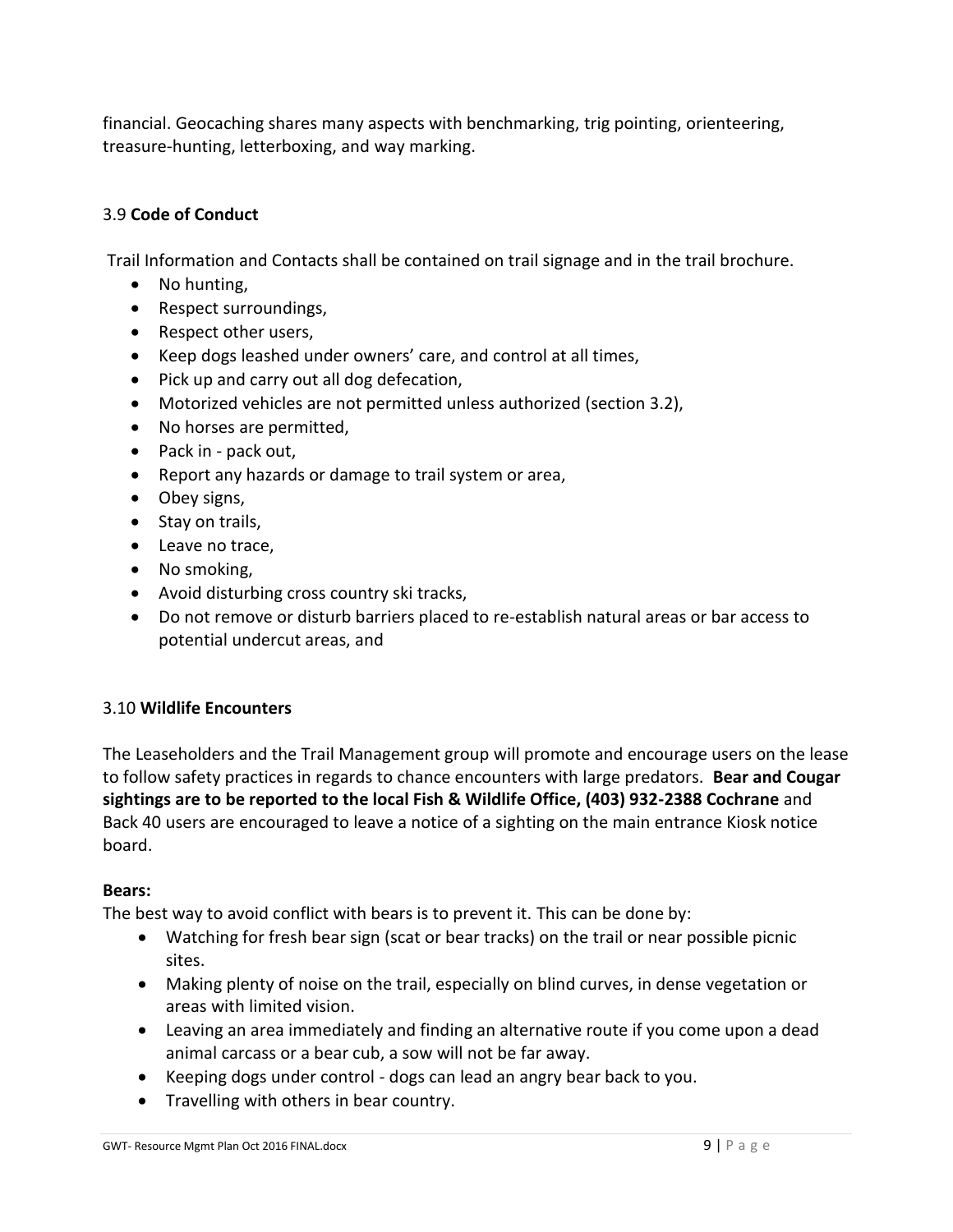- Looking for signs of agitation and aggression When a bear is standing on its hind legs, it is usually just trying to get a better look and smell of you. When a bear is upset it may have its ears back- it may lower its head and swing it from side to side- it may paw at the ground- it may make huffing or woofing noises- it may snap its teeth- or not show any signs at all, and just drop and charge with no warning.
- Backing away slowly, speaking in a calming, monotone voice show the bear that you are being submissive and want to get out of its territory. Do not turn your back and always have your bear deterrent pepper spray ready.
- Spraying bear deterrent pepper spray if the bear comes at you, aiming for the bear's face or spraying a fog out that the bear has to run through to get to you.

# **Cougars:**

Remember, cougars are very different than bears. Cougars do not bluff charge. And playing dead is never recommended in a cougar attack.

- Don't run. Cougars are a powerful predator. Running may trigger an attack.
- Face the cougar and retreat slowly. Keep direct eye contact with the cougar while slowly retreating towards safety.
- Look larger than life. Raising arms above the head make an individual look larger than normal. This may help to intimidate the cougar. Throw rocks and yell. Aggression will often scare it off.
- Pick up small children. Cougars will often select smaller prey, such as children or pets. Pick children up to discourage the attack.

# 3.11. **Enforcement**

MD of Bighorn and Village of Waiparous are responsible for ensuring that the terms and conditions of use as set out in the Lease and this Resource Management Plan are adhered to by users. Any contravention of these terms and conditions that are not remedied by the Leaseholders may be referred to Environment and Parks or the RCMP for possible enforcement.

The Leaseholders and the Trail Management group will work with area residents and users to educate them regarding the terms and conditions of the Lease and the Resource Management Plan. Actions may be taken when communication and education fail to change behavior.

# 4. **FOREST PROTECTION**

The Recreation Lease is located within the Forest Protection Area and therefore activities associated with it must comply with the Forest and Prairie Protection Act and its Regulations. In 2015, a Wildfire Mitigation Strategies Assessment and Operation Planning for the Ghost/Waiparous Recreation Lease REC 950011 (The Back 40) was completed and depicts a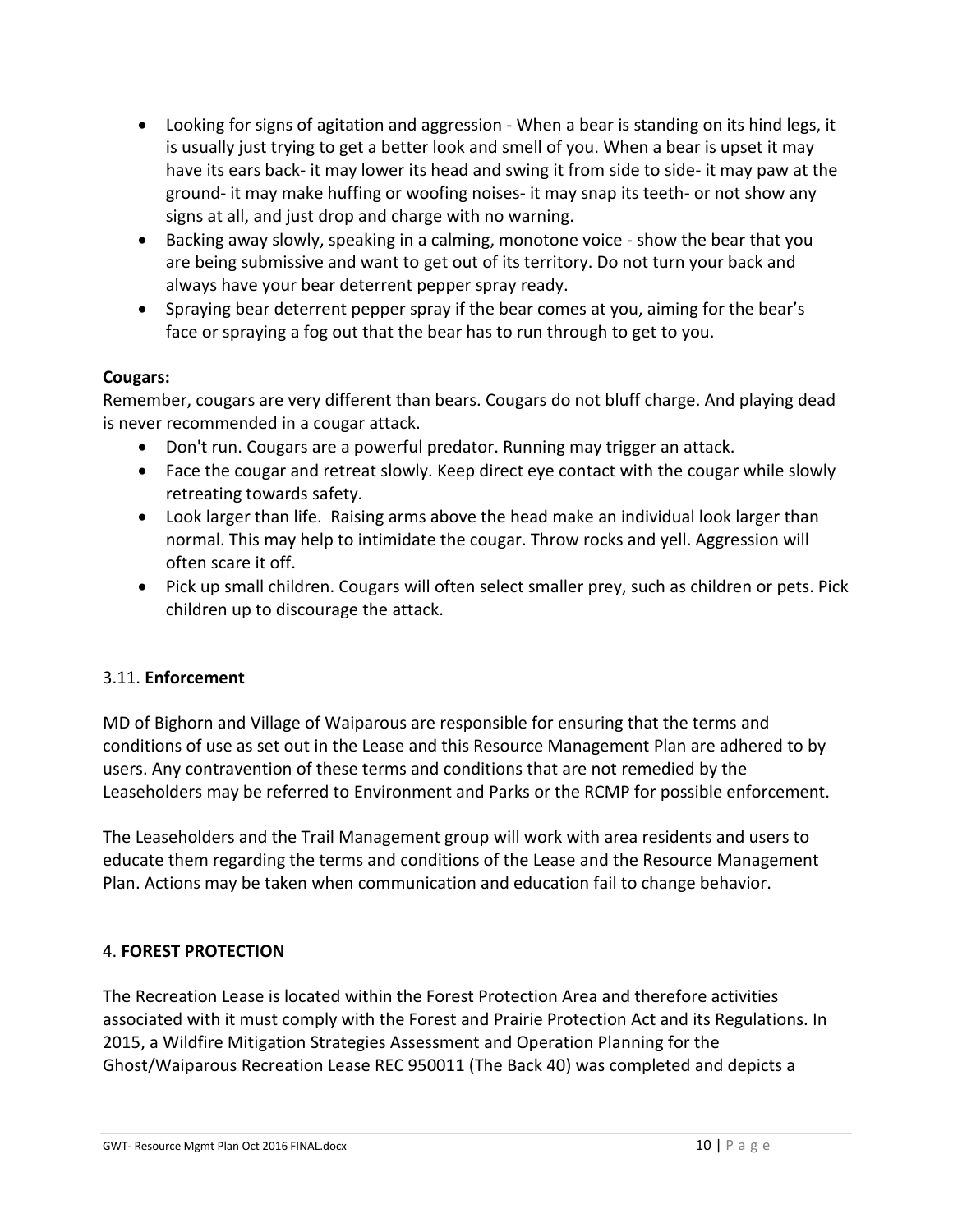complete vegetation inventory and provides detailed wildfire mitigation strategies for the lease area.

# 4.1 **Debris Disposal**

Wood debris resulting from approved trail building, and woodlot management shall be disposed in a manner to be approved by Alberta Environment and Parks. The recommended practice is to spread the wood debris on the forest floor. This should be done as flat as possible to the floor to create opportunity for decomposing.

# 4.2 **Recreation Campfires and Smoking**

Campfires and Smoking are not permitted within the Recreational Lease.

# 4.3 **Hazard/Fuel Modification**

The removal of hazard fuel accumulation must be undertaken as required under the Forest and Prairie Protection Act and will be encouraged through firewood cutting. (See Section 5 Woodlot Management)

Fuel modification between the Lease Area and deeded land is encouraged. "FireSmart" principles are to be applied to the Lease Area to the degree in which Alberta Agriculture and Forestry, Bighorn and Waiparous can agree. FireSmart activities are limited to prescriptions identified in the Back 40 Wildfire Mitigation Plan and as identified in approved fuel modification work plans.

#### 4.4 **Forest Health**

The mountain pine beetle is a major threat to forested areas to the west of the Lease Area. Education materials on the identification of the presence of the beetle will be made available to all lease users. All users will be encouraged to monitor the situation and report any infestation.

Dwarf mistletoe is a problem in the lodgepole pine and has infected the majority of the lease. Natural forest regeneration will occur. Many of the deciduous trees have conks on them.

Where safety issues are recognized, cutting or pruning will be undertaken.

Future safety setbacks from human use areas may be considered.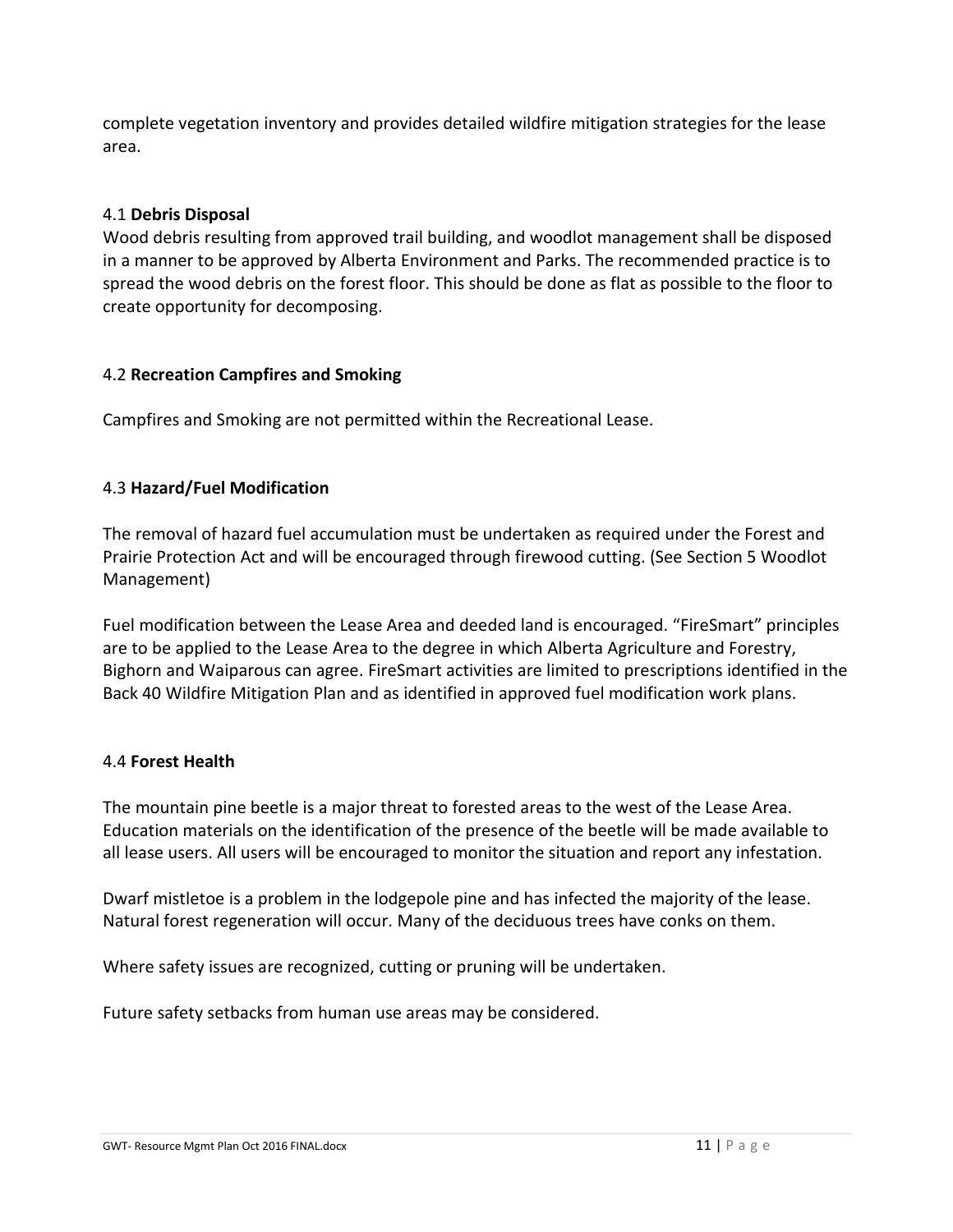# 5. **WOODLOT MANAGEMENT**

The management of the Lease Area's natural resources is critical to the long-term health of the forest. In 2015, a Wildfire Mitigation Strategies Assessment and Operation Planning for the Ghost/Waiparous Recreation Lease REC 950011 (The Back 40) was completed and depicts a complete vegetation inventory and provides detailed wildfire mitigation strategies for the lease area (Appendix A). This information provides the foundation for making planning decisions regarding forest protection, wildfire prevention and woodlot management.

# 5.1 **Firewood Cutting**

In order to reduce the hazard of fire in the Lease Area, a limited wood cutting program will be allowed:

- Residents of Benchlands, Summer Village of Waiparous, Ghost River Subdivision and adjacent residents are allowed to cut 5m3 (1.37 cords) of firewood per year within the lease area with a valid Rec Lease 950011 TM66 Permit (Annex B),
- The TM66 obtained for the purpose of cutting of firewood from the lease will identify the priority areas for firewood collection established to combat disease and/or fuel build-up,
- The TM66 will also include rules and restrictions associated with woodcutting in the lease area, including restricted areas due to excessive woodcutting, and
- Woodcutting will be permitted all year, but may be restricted from time to time due to factors such as weather conditions or trail closures.

Motorized vehicle use for woodcutting purposes is allowed with a valid TM66 containing the special provisions associated with firewood collection in the lease area. Motorized vehicles may only be taken on Eau Claire and Cut Line. The motorized vehicle may not be taken on any other trails, and users must access Eau Claire and Cut Line via the trailhead at the entrance to the lease area.

Each year the woodlot management operations will be reviewed by Agriculture and Forestry, to assess the volume of firewood removed, its impact upon the intended use of the lease and the continuation of the program.

# 5.2 **Christmas Tree Cutting and Transplanting (Removal of Native Seedlings)**

There are no substantial Christmas tree areas in the Lease Area. Also, the most suitable Christmas trees are white spruce understory trees, which are extremely valuable to fill in the forest canopy under the dying lodgepole pine and aspen. For these reasons, no cutting of Christmas trees is allowed in the Lease Area. In addition, no transplanting of native seedlings will be permitted at this time.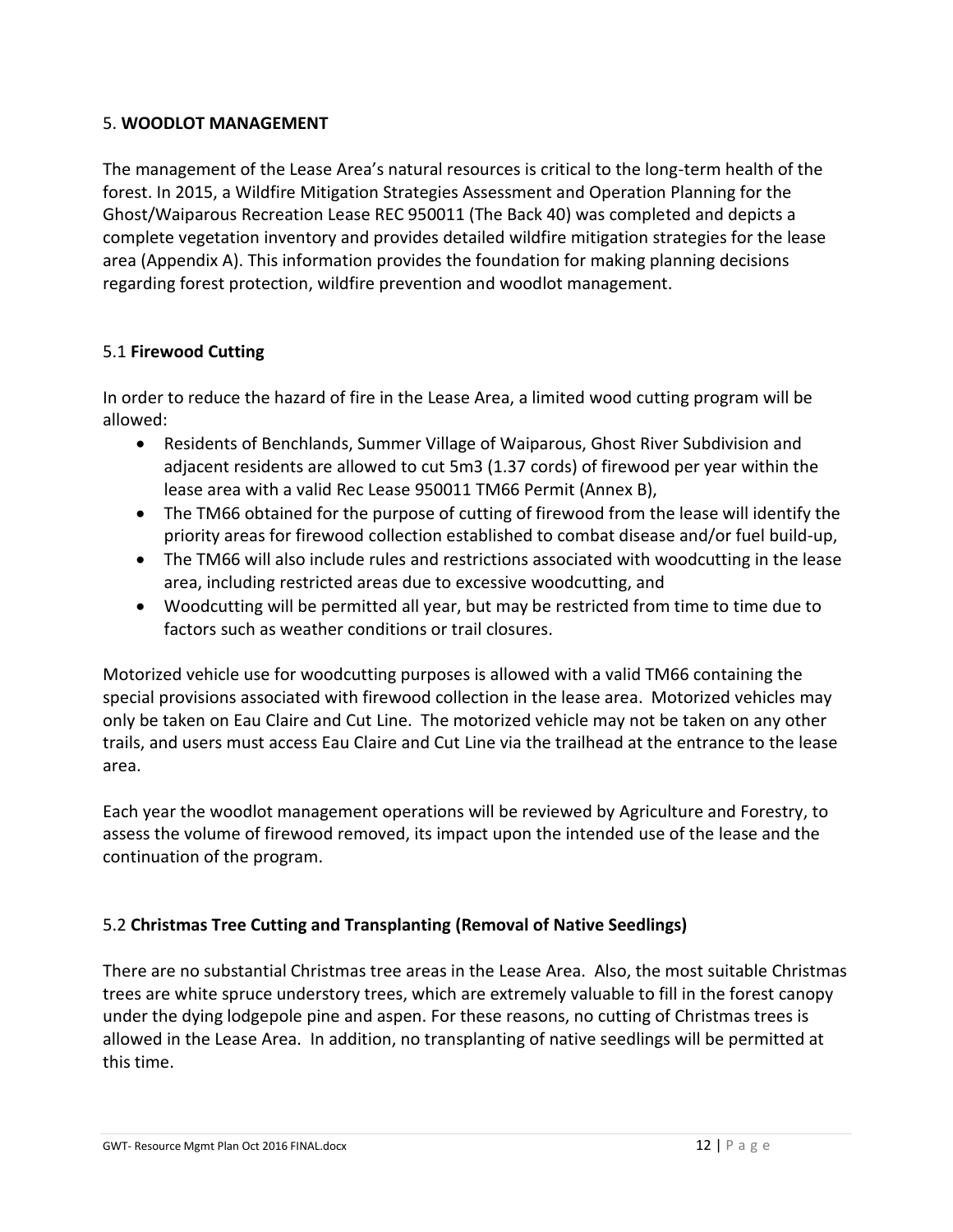#### 5.3 **Reforestation**

Within the Lease Area natural regeneration is occurring in most areas. Active reforestation should be undertaken if specific areas are deemed under stocked and Agriculture and Forestry, Environment and Parks, Bighorn and Waiparous agree to reforest the area.

#### 5.4 **Wildlife Guidelines**

Wildlife is a major attraction for many people utilizing the Lease Area. Although the wildlife adapts well to the low impact use of the Lease Area, there are some guidelines to follow and consider for the future:

- Harvest trees selectively or in select groups,
- Develop border transition areas by cutting trees and encouraging shrubs, grasses and legumes,
- Maintain wildlife travel corridors between forest and Waiparous Creek,
- Leave 100-meter buffer zones when harvesting adjacent to creek,
- Maintain sufficient clearings (recommend 1-2 acre clear cuts, especially in high firewood cutting areas),
- When harvesting or doing improvement cuts, leave food producing trees, den trees, and roost trees,
- When planting new stands, include trees that produce food and cover. Avoid large stands of only one tree species,
- Use woody debris to build brush piles near forest edge, and
- Encourage variety in the Lease Area; diverse vegetation means diverse wildlife.

#### 6. **TRAIL MAINTENANCE**

Annually, the GWTA will set-out a plan for the ongoing maintenance of trails and other structures. This plan will be presented to the Leaseholders for review prior to undertaking.

Priority areas for fire smarting within the Lease Area will be determined jointly by GWTA, Waiparous, MD Bighorn and AAF-Forest Management.

The Leaseholders may request Temporary Field Authorizations (TFA) for GWTA to allow motorized vehicles in the Lease Area to facilitate fire smarting and trail maintenance activities.

Only those participating in the planned fire smarting and/or trail maintenance activities may use motorized vehicles during the TFA period, and must abide by all TFA terms and conditions.

Only those with a valid TM 66 Permit may remove for personal use any wood harvested during the firesmarting and trail maintenance activities.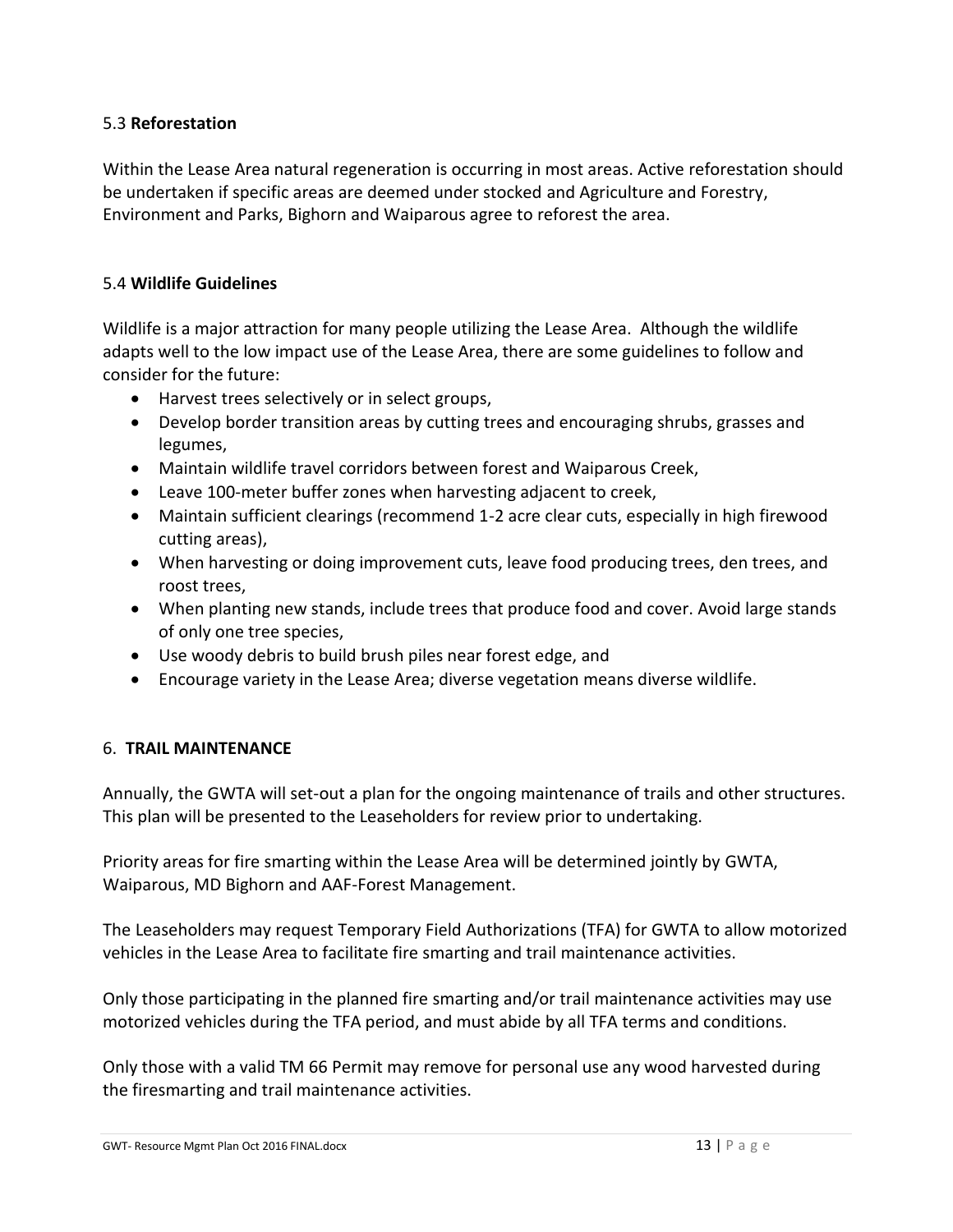#### 7. **COMMITMENT OF RESOURCES AND COMMUNICATION**

#### 7.1 **Resources**

Bighorn and Waiparous will assist with providing the means to manage the Lease Area to the extent indicated in this Resource Management Plan. This could include financial and manpower resources.

#### 7.2 **Communication**

Bighorn and Waiparous will assist in the provision of information to new residents (including renters) outlining the permitted uses of the Lease Area within 3 months of arrival to the area.

#### 8. **AGREEMENT TO ADOPT**

The parties to this document (being Bighorn, Waiparous and Environment and Parks) agree to adopt the September 2016 Ghost/Waiparous Trail System – Resource Management Plan.

- 1. This agreement shall be in effect from October 1, 2016 until September 30, 2021 at which time it may be renewed with the mutual consent all three parties.
- 2. This agreement upon signature shall nullify any previous agreement.
- 3. This agreement may be terminated by any party with thirty (30) days notice in writing of the intention to do so.
- 4. The Agreement may be amended at any time by consent of all parties, and in such cases the change shall be duly recorded in writing and signed by all three parties.
- 5. All formal communication shall be in writing, and shall be delivered by fax and mail or by hand to the parties at these addresses:

Summer Village of Waiparous Box 19554 RPO South Cranston Calgary, AB T3M 0N5

The Municipal District of Bighorn No. 8 #2 Heart Mountain Drive P.O. Box 310 Exshaw, AB T0L 2C0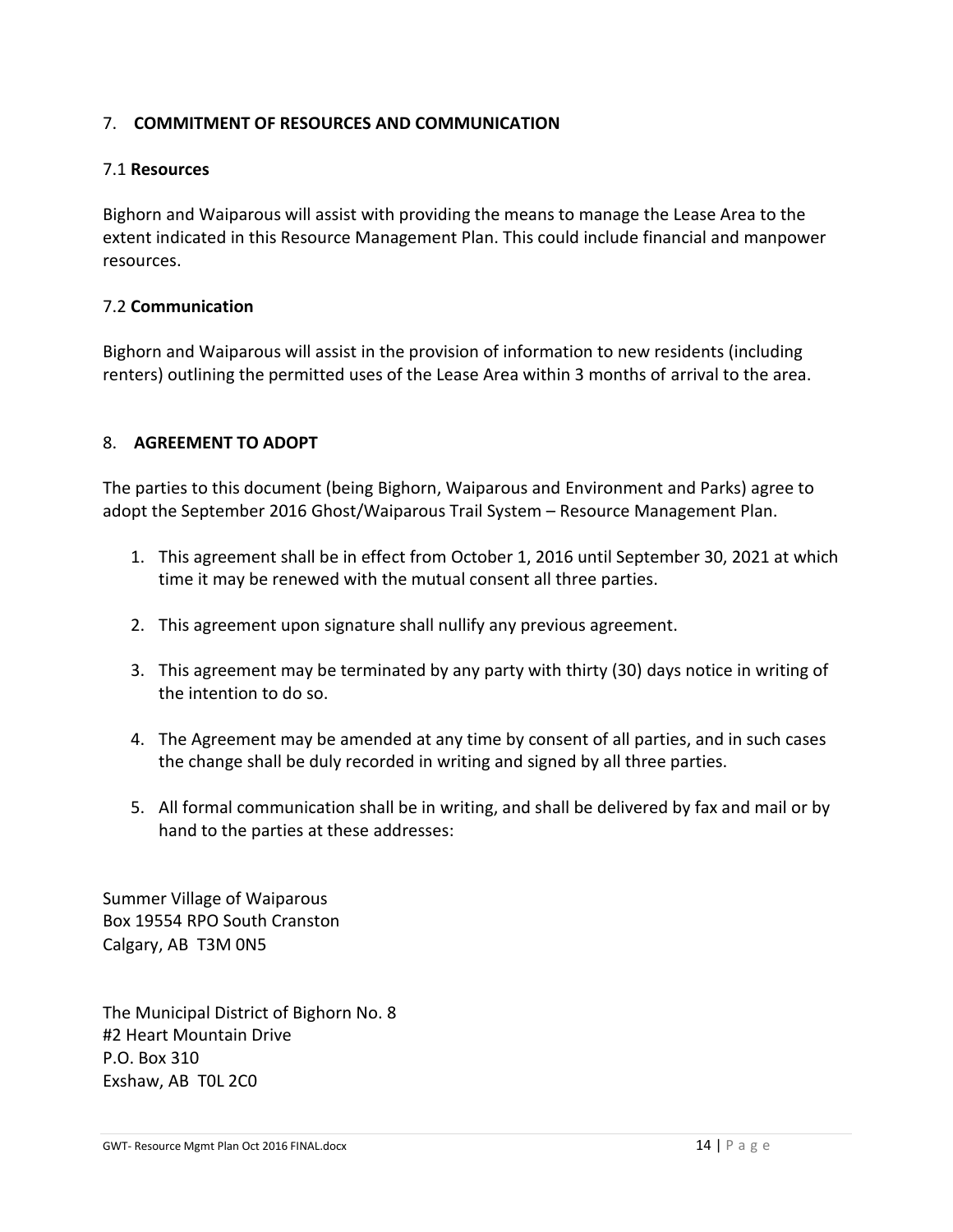Alberta Environment and Parks 8660 Bearspaw Dam Road NW Calgary, AB T3L 1S4

**IN WITNESS WHEREOF** the parties to the agreement have hereunto set their hands and

seals this \_\_\_\_\_\_ day of \_\_\_\_\_\_\_\_\_\_\_\_\_\_, 2016.

#### **MUNICIPAL DISTRICT OF BIGHORN NO. 8**

REEVE

MUNICIPAL SECRETARY

\_\_\_\_\_\_\_\_\_\_\_\_\_\_\_\_\_\_\_\_\_\_\_\_\_\_\_\_\_\_\_\_\_\_\_\_\_\_\_\_\_\_

\_\_\_\_\_\_\_\_\_\_\_\_\_\_\_\_\_\_\_\_\_\_\_\_\_\_\_\_\_\_\_\_\_\_\_\_\_\_\_\_\_\_

\_\_\_\_\_\_\_\_\_\_\_\_\_\_\_\_\_\_\_\_\_\_\_\_\_\_\_\_\_\_\_\_\_\_\_\_

\_\_\_\_\_\_\_\_\_\_\_\_\_\_\_\_\_\_\_\_\_\_\_\_\_\_\_\_\_\_\_\_\_\_\_\_

\_\_\_\_\_\_\_\_\_\_\_\_\_\_\_\_\_\_\_\_\_\_\_\_\_\_\_\_\_\_\_\_\_\_\_\_\_\_\_\_\_\_

\_\_\_\_\_\_\_\_\_\_\_\_\_\_\_\_\_\_\_\_\_\_\_\_\_\_\_\_\_\_\_\_\_\_\_\_\_\_\_\_\_\_

**SUMMER VILLAGE OF WAIPAROUS**

PER:

PER:

**Accepted by ALBERTA ENVIRONMENT AND PARKS**

PER:

DATE: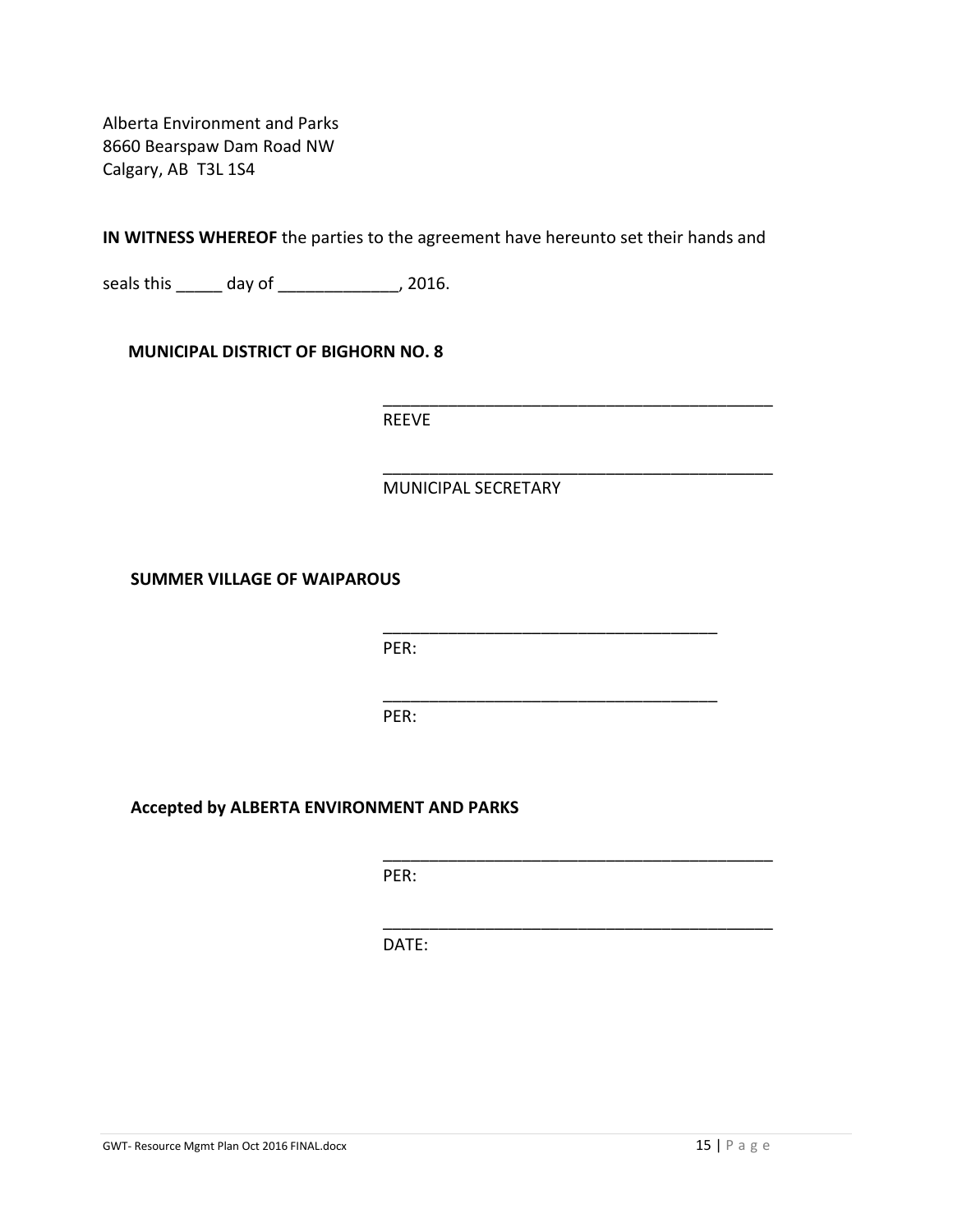**Appendix A** – Wildfire Mitigation Strategies Assessment and Operation Planning for Ghost/Waiparous Recreation Lease REC 950011 (The Ghost Waiparous Back 40 FireSmart Plan)

**Annex A** – Back 40 Map



GWT- Resource Mgmt Plan Oct 2016 FINAL.docx 16 | P a g e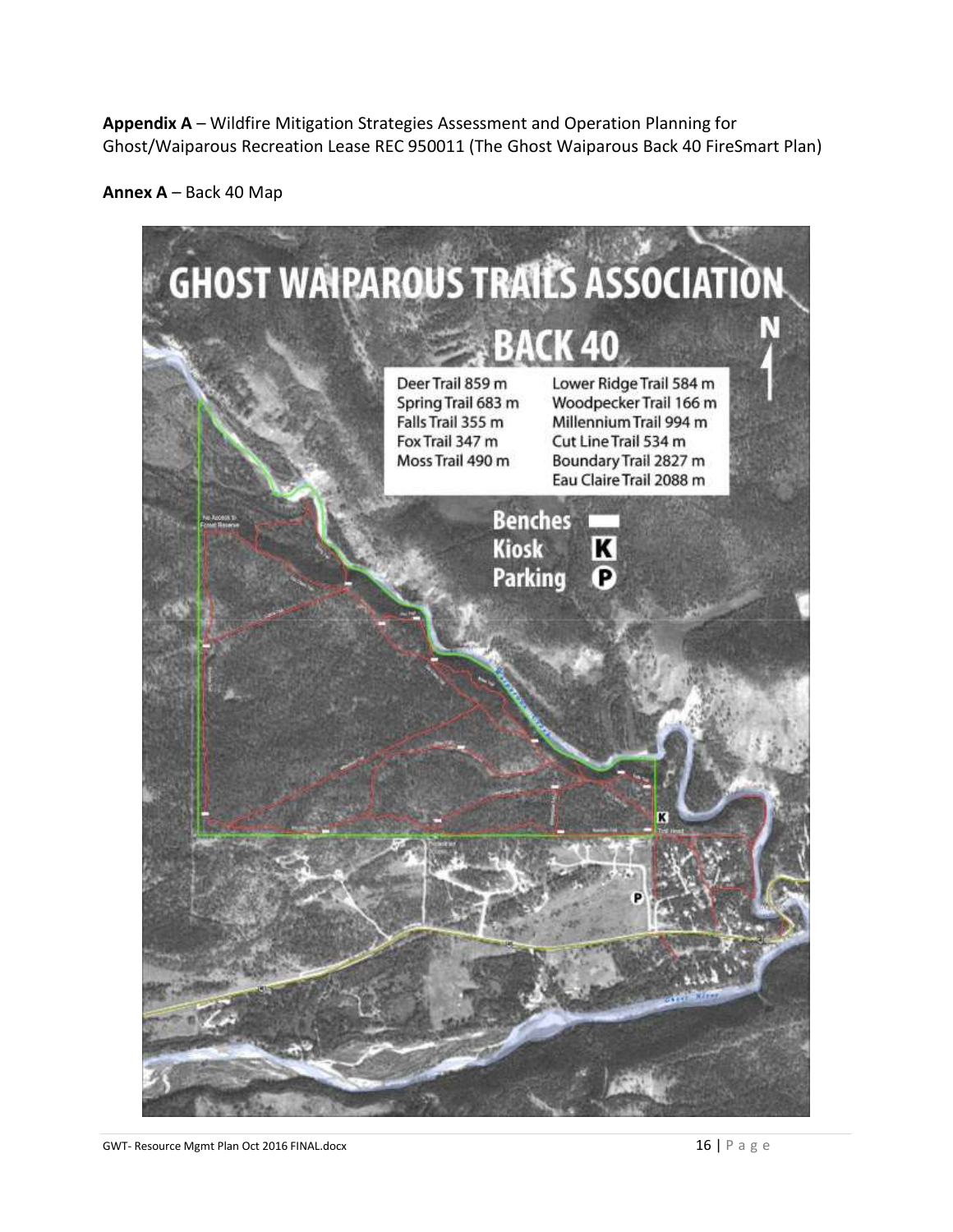**Annex B** - TM66 Special Conditions for Firewood Cutting (to be updated as required and submitted to Agriculture and Forestry via MD Bighorn)

#### **Special Conditions for Firewood Cutting in the Back 40 REC950011; W1/2 and SE1/4 of Sec12, Twp27, Rge7, W5M Updated; September, 2016**

• Back 40 access restrictions apply when cutting firewood. **Vehicle / ATV / UTV traffic is restricted to Eau Claire and Cut Line Trails only and accessed through Spruce Lane**. Please stay off of the trails during wet or muddy conditions to avoid any rutting. Also, please stay off if there is sufficient snow for cross country skiing; so as to not wreck any potential ski conditions.

• You are encouraged to join the Woodlot Days organized by the Ghost Waiparous Trails Association (GWTA) in the fall to cut firewood. At that time, there is a focused effort on trail maintenance and FireSmarting the Back 40.

• Preferred cutting areas are noted on the attached map. Please concentrate your cutting in these areas as much as possible. This is a priority area that is being cleaned up to reduce the fire hazard. The area is focused on the west boundary of the lease and is buffered on the east by the Cut Line and Boundary Trails. The recommended area stays between the fence and Boundary Trail as far east as the Millennium Trail.

• No cutting of green (live) trees or any Douglas Fir, Limber Pine or Whitebark Pine trees. **Limber and Whitebark Pine trees are listed as ENDANGERED under the Alberta Wildlife Act**. A few Douglas Fir have been noted in the Back 40. Limber and Whitebark Pine have not been noted, but, are not to be removed or damaged, if found. Whitebark and Limber Pine can be identified by examining the needles. Both species have needles in clusters of five (5) and are easily distinguished from Lodgepole Pine, which have needles in clusters of two (2).

• If possible, cut stumps flush with the ground. The maximum height of any stump is 30 cm, cut parallel with the ground.

• Only dead standing or wind fallen trees may be cut (no live / green trees).

• The tree is to be fully utilized, if possible. At minimum, cut the stem at a 5cm (2") top, leaving only the small piece in the forest.

• All tops and limbs not taken for your use must be lopped and scattered over the forest floor. This means no accumulation of woody debris (no piles) and no woody debris left on the trails.